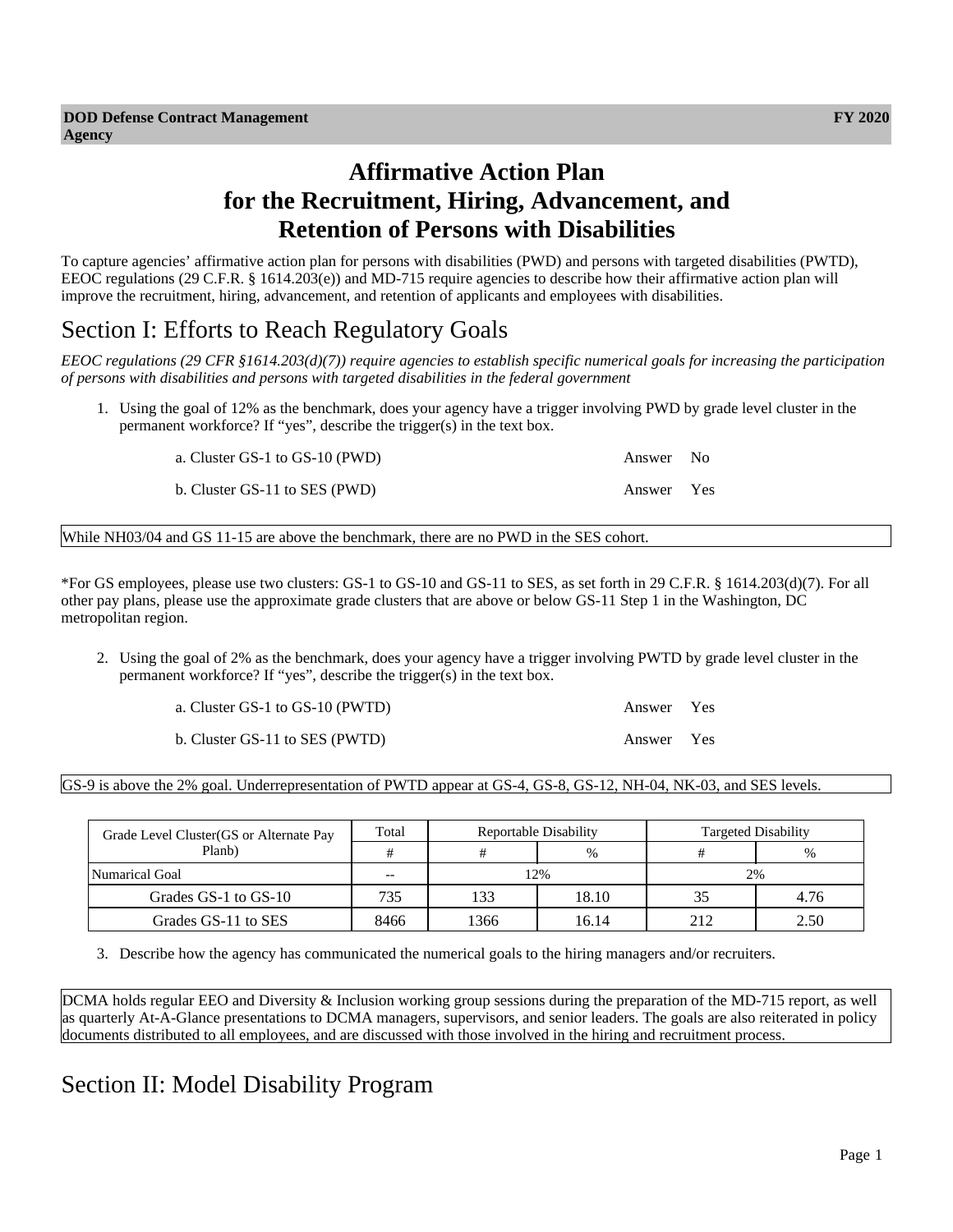Pursuant to 29 C.F.R. § 1614.203(d)(1), agencies must ensure sufficient staff, training and resources to recruit and hire persons with disabilities and persons with targeted disabilities, administer the reasonable accommodation program and special emphasis program, and oversee any other disability hiring and advancement program the agency has in place.

### **A. PLAN TO PROVIDE SUFFICIENT & COMPETENT STAFFING FOR THE DISABILITY PROGRAM**

1. Has the agency designated sufficient qualified personnel to implement its disability program during the reporting period? If "no", describe the agency's plan to improve the staffing for the upcoming year.

Answer Yes

2. Identify all staff responsible for implementing the agency's disability employment program by the office, staff employment status, and responsible official.

|                                                                                                      | # of FTE Staff By Employment Status | Responsible Official |                        |                                                                   |
|------------------------------------------------------------------------------------------------------|-------------------------------------|----------------------|------------------------|-------------------------------------------------------------------|
| Disability Program Task                                                                              | Full Time                           | Part Time            | <b>Collateral Duty</b> | (Name, Title, Office<br>Email)                                    |
| Section 508 Compliance                                                                               |                                     | $\theta$             | $\theta$               |                                                                   |
|                                                                                                      |                                     |                      |                        | mailto:antonio.boston.civ@                                        |
| Architectural Barriers Act Compliance                                                                | 1                                   | $\Omega$             | $\Omega$               | Mr. Edward Spence;<br><b>DCMA</b><br>Director; Facilities Service |
| Special Emphasis Program for PWD and<br><b>PWTD</b>                                                  |                                     | $\overline{0}$       | $\overline{0}$         |                                                                   |
|                                                                                                      |                                     |                      |                        | mailto.<br>monique.c.mixon.civ@mail                               |
| Processing applications from PWD and PWTD                                                            | $\Omega$                            | 3                    | $\mathbf{0}$           | Rocky Weaver, Director,<br><b>Field Support</b><br>Center         |
| Answering questions from the public about<br>hiring authorities that take disability into<br>account | $\Omega$                            | 3                    | $\Omega$               | Rocky Weaver, Director,<br><b>Field Support</b><br>Center         |
| Processing reasonable accommodation requests<br>from applicants and employees                        |                                     | $\mathbf{0}$         | $\mathbf{0}$           | Sarah Green, Former DPM<br>Sarah.Green.civ@mail.mil               |

3. Has the agency provided disability program staff with sufficient training to carry out their responsibilities during the reporting period? If "yes", describe the training that disability program staff have received. If "no", describe the training planned for the upcoming year.

Answer Yes

The full-time Disability Program Manager was hired in September 2019. Disability program staff attended the annual EEOC EXCEL training as well as training provided by the DoD Disability Employment team relating to accommodating individuals with mental and psychological disabilities.

### **B. PLAN TO ENSURE SUFFICIENT FUNDING FOR THE DISABILITY PROGRAM**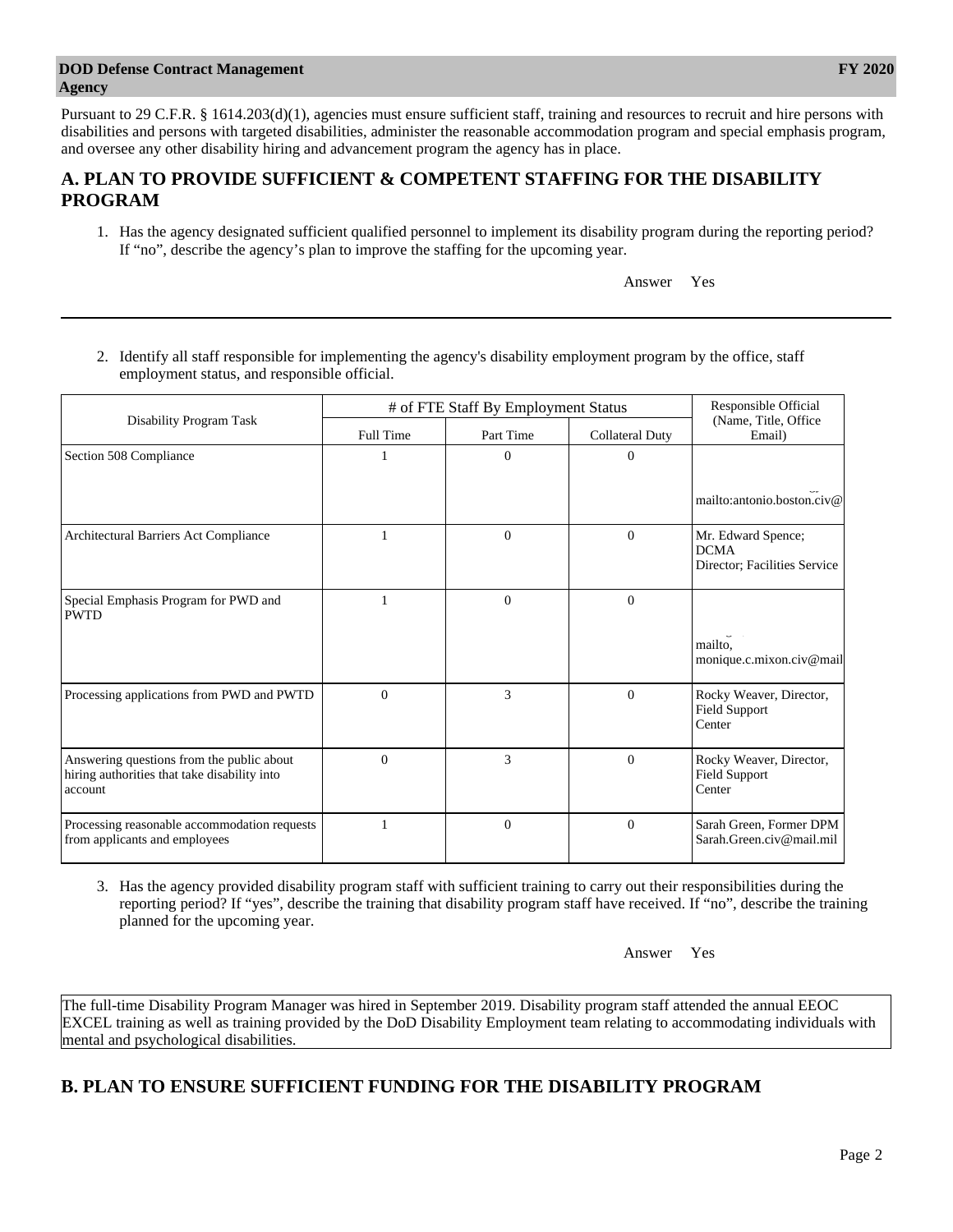Has the agency provided sufficient funding and other resources to successfully implement the disability program during the reporting period? If "no", describe the agency's plan to ensure all aspects of the disability program have sufficient funding and other resources.

Answer Yes

# Section III: Program Deficiencies In The Disability Program

| <b>Deficiency</b>         |                                                                                                                                                                                                                                                       |                                                                                | <b>Brief Description of Program</b> [B.4.a.10. to effectively manage its reasonable accommodation program? [see 29 CFR $\S1614.203(d)(4)(ii)$ ] |  |  |  |
|---------------------------|-------------------------------------------------------------------------------------------------------------------------------------------------------------------------------------------------------------------------------------------------------|--------------------------------------------------------------------------------|-------------------------------------------------------------------------------------------------------------------------------------------------|--|--|--|
| Objective                 | To hire a permanent full-time Disability Program Manager to effectively manage the disability<br>program in its entirety, overcoming shortfalls associated with part-time management of the program<br>by the Alternative Dispute Resolution Manager. |                                                                                |                                                                                                                                                 |  |  |  |
| <b>Target Date</b>        | Sep 30, 2019                                                                                                                                                                                                                                          |                                                                                |                                                                                                                                                 |  |  |  |
| <b>Completion Date</b>    |                                                                                                                                                                                                                                                       |                                                                                |                                                                                                                                                 |  |  |  |
|                           | <b>Target Date</b>                                                                                                                                                                                                                                    | <b>Completion Date</b>                                                         | <b>Planned Activity</b>                                                                                                                         |  |  |  |
| <b>Planned Activities</b> | Jun 25, 2018                                                                                                                                                                                                                                          | June 26, 2018                                                                  | Process Manpower Request Form-Civilian (MRF-C) for DPM position                                                                                 |  |  |  |
|                           | Aug 2, 2018                                                                                                                                                                                                                                           | August 2, 2018                                                                 | Classification review of DPM position description                                                                                               |  |  |  |
|                           | Sep 30, 2019                                                                                                                                                                                                                                          |                                                                                | Follow-up quarterly reference funding allocation.                                                                                               |  |  |  |
|                           | <b>Fiscal Year</b>                                                                                                                                                                                                                                    | Accomplishment                                                                 |                                                                                                                                                 |  |  |  |
|                           | 2018                                                                                                                                                                                                                                                  | Classification review of DPM position description                              |                                                                                                                                                 |  |  |  |
|                           | 2018                                                                                                                                                                                                                                                  | Process Manpower Request Form-Civilian (MRF-C) for DPM position                |                                                                                                                                                 |  |  |  |
| <b>Accomplishments</b>    | 2018                                                                                                                                                                                                                                                  | DPM unfunded position authorized                                               |                                                                                                                                                 |  |  |  |
|                           | 2018                                                                                                                                                                                                                                                  |                                                                                | Met with the American Federation of Government Employees (AFGE) labor                                                                           |  |  |  |
|                           |                                                                                                                                                                                                                                                       | union officials and responsible officials and/or designees to garner input for |                                                                                                                                                 |  |  |  |
|                           |                                                                                                                                                                                                                                                       | program's scope and procedures                                                 |                                                                                                                                                 |  |  |  |
|                           | 2018                                                                                                                                                                                                                                                  |                                                                                | Follow-uped with FB Director quarterly reference funding allocation                                                                             |  |  |  |

| <b>Brief Description of Program</b><br><b>Deficiency</b> | D.1.c. Does the agency conduct exit interviews or surveys that include questions on how the agency could improve the<br>recruitment, hiring, inclusion, retention and advancement of individuals with disabilities? [see 29 CFR §1614.203(d)(1)<br>$(iii)(C)$ ] |                                                                         |                                        |  |  |  |  |
|----------------------------------------------------------|-----------------------------------------------------------------------------------------------------------------------------------------------------------------------------------------------------------------------------------------------------------------|-------------------------------------------------------------------------|----------------------------------------|--|--|--|--|
| <b>Objective</b>                                         |                                                                                                                                                                                                                                                                 | Add questions to the exit survey that addresses inclusion of IWD/IWTDs. |                                        |  |  |  |  |
| <b>Target Date</b>                                       | Mar 30, 2022                                                                                                                                                                                                                                                    |                                                                         |                                        |  |  |  |  |
| <b>Completion Date</b>                                   |                                                                                                                                                                                                                                                                 |                                                                         |                                        |  |  |  |  |
|                                                          | <b>Target Date</b>                                                                                                                                                                                                                                              | <b>Completion Date</b>                                                  | <b>Planned Activity</b>                |  |  |  |  |
| <b>Planned Activities</b>                                | Oct 30, 2021                                                                                                                                                                                                                                                    |                                                                         | Develop questions for the exit survey. |  |  |  |  |
| <b>Accomplishments</b>                                   | <b>Fiscal Year</b>                                                                                                                                                                                                                                              | Accomplishment                                                          |                                        |  |  |  |  |

# Section IV: Plan to Recruit and Hire Individuals with Disabilities

Pursuant to 29 C.F.R. §1614.203(d)(1)(i) and (ii), agencies must establish a plan to increase the recruitment and hiring of individuals with disabilities. The questions below are designed to identify outcomes of the agency's recruitment program plan for PWD and PWTD

### **A. PLAN TO IDENTIFY JOB APPLICATIONS WITH DISABILITIES**

1. Describe the programs and resources the agency uses to identify job applicants with disabilities, including individuals with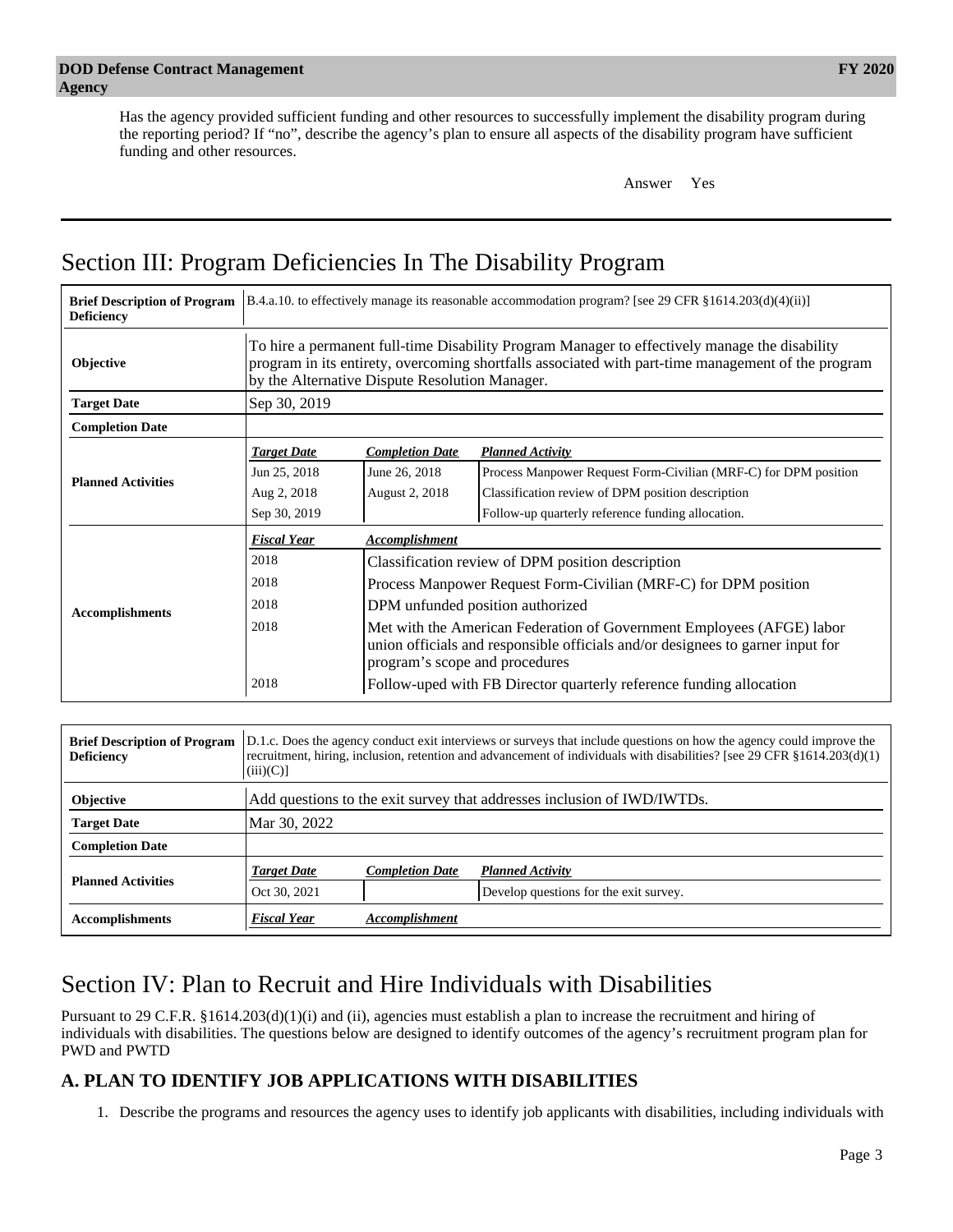targeted disabilities.

DCMA continued recruiting efforts through WRP and other hiring programs such as the Wounded Warrior Project, Recruit Military, Hire Our Veterans, and other organizations that assist service-disabled veterans with employment. DCMA continues to educate leaders on the benefits of hiring authorities and the use of WRP.

2. Pursuant to 29 C.F.R. §1614.203(a)(3), describe the agency's use of hiring authorities that take disability into account (e.g., Schedule A) to recruit PWD and PWTD for positions in the permanent workforce

DCMA continued to educate hiring officials on the use of Special Hiring Authorities that included Schedule A, and use of noncompetitive appointments for PWD, PWTD and veterans with a compensable service-connected disability of 30% or more.

3. When individuals apply for a position under a hiring authority that takes disability into account (e.g., Schedule A), explain how the agency (1) determines if the individual is eligible for appointment under such authority; and, (2) forwards the individual's application to the relevant hiring officials with an explanation of how and when the individual may be appointed.

To ensure eligibility, the employee or applicant must provide a signed Schedule A letter or other required documentation that indicates 30% or more disabled. The hiring official has the ability to contact a TF recruiter to query the registry for candidates in a specific job series. The HR servicing office forwards the applicant's resume to the hiring official prior to the competitive process with an explanation of the type of appointment the individual is qualified for hire. (NOTE: In FY20, DCMA changed from receiving HR servicing from the Army Servicing Team (AST) to Defense Logistics Agency (DLA). Many general processes remained the same, but historical personnel data was lost.)

4. Has the agency provided training to all hiring managers on the use of hiring authorities that take disability into account (e.g., Schedule A)? If "yes", describe the type(s) of training and frequency. If "no", describe the agency's plan to provide this training.

Answer Yes

Total Force (previously Human Capital) provides training to new supervisors and current hiring managers in areas including Schedule A, VRA, VEOA, Direct Hire and WRP programs via Staff Assistant visits and DLEAD 201. During DLEAD 201, the DCMA Recruitment team explains strategic efforts to recruit PWD and PWTD, the benefits of utilizing special hiring authorities and the connection between recruiting and the MD-715.

### **B. PLAN TO ESTABLISH CONTACTS WITH DISABILITY EMPLOYMENT ORGANIZATIONS**

Describe the agency's efforts to establish and maintain contacts with organizations that assist PWD, including PWTD, in securing and maintaining employment.

DCMA plans to continue to maintain partnerships with PWD/PWTD organizations (i.e., WRP, Wounded Warrior Project, Recruit Military, Hire our Veterans, and other organizations that service disabled veterans). We will continue to promote the CAP program to retain PWDs/PWTDs. DCMA also utilizes the Pathways and Keystone Programs to recruit and fill positions across the country.

### **C. PROGRESSION TOWARDS GOALS (RECRUITMENT AND HIRING)**

1. Using the goals of 12% for PWD and 2% for PWTD as the benchmarks, do triggers exist for PWD and/or PWTD among the new hires in the permanent workforce? If "yes", please describe the triggers below.

| a. New Hires for Permanent Workforce (PWD)  | Answer No |  |
|---------------------------------------------|-----------|--|
| b. New Hires for Permanent Workforce (PWTD) | Answer No |  |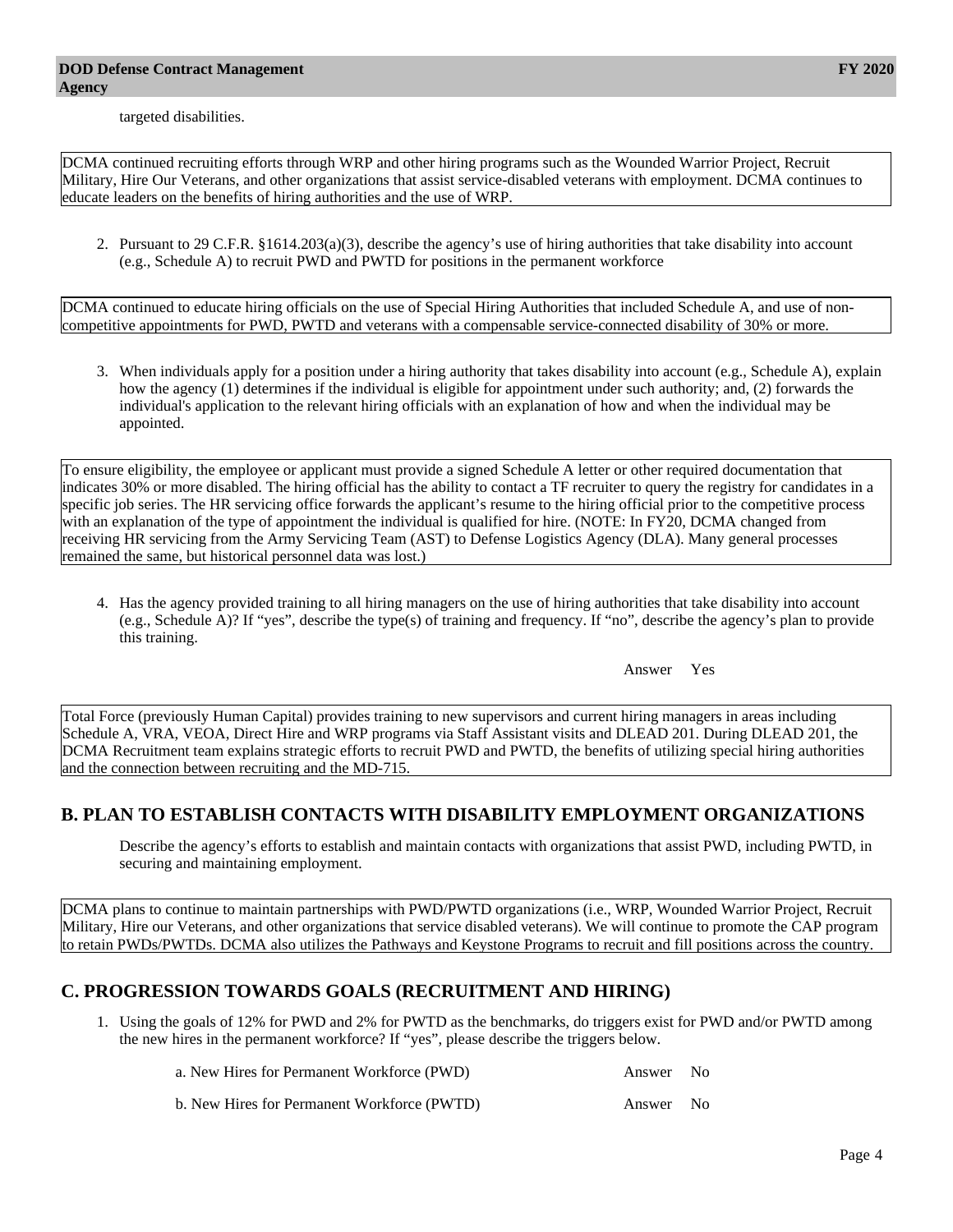Data not available

|                                           |       | Reportable Disability | Targetable Disability |
|-------------------------------------------|-------|-----------------------|-----------------------|
| New Hires to Mission-Critical Occupations | Total | New Hires             | New Hires             |
|                                           | $(\#$ | (96)                  | (96)                  |
| <b>Numerical Goal</b>                     | $ -$  | 2%                    | 2%                    |

3. Using the relevant applicant pool as the benchmark, do triggers exist for PWD and/or PWTD among the qualified internal applicants for any of the mission-critical occupations (MCO)? If "yes", please describe the triggers below. Select "n/a" if the applicant data is not available for your agency, and describe your plan to provide the data in the text box.

| a. Qualified Applicants for MCO (PWD)  | Answer No |  |
|----------------------------------------|-----------|--|
| b. Qualified Applicants for MCO (PWTD) | Answer No |  |

Data not available

- 4. Using the qualified applicant pool as the benchmark, do triggers exist for PWD and/or PWTD among employees promoted to any of the mission- critical occupations (MCO)? If "yes", please describe the triggers below. Select "n/a" if the applicant data is not available for your agency, and describe your plan to provide the data in the text box.
	- a. Promotions for MCO (PWD) Answer No
	- b. Promotions for MCO (PWTD) Answer No
- Data not available

Section V: Plan to Ensure Advancement Opportunities for Employees with **Disabilities** 

| Data not available           |          |                        |                        |                            |                        |  |  |
|------------------------------|----------|------------------------|------------------------|----------------------------|------------------------|--|--|
|                              |          |                        | Reportable Disability  | <b>Targeted Disability</b> |                        |  |  |
| New Hires                    | Total    | Permanent<br>Workforce | Temporary<br>Workforce | Permanent<br>Workforce     | Temporary<br>Workforce |  |  |
|                              | $(\#)$   | $(\%)$                 | $(\%)$                 | $(\%)$                     | (% )                   |  |  |
| % of Total<br>Applicants     |          |                        |                        |                            |                        |  |  |
| % of Qualified<br>Applicants | O        |                        |                        |                            |                        |  |  |
| % of New Hires               | $\theta$ |                        |                        |                            |                        |  |  |

2. Using the qualified applicant pool as the benchmark, do triggers exist for PWD and/or PWTD among the new hires for any of the mission- critical occupations (MCO)? If "yes", please describe the triggers below. Select "n/a" if the applicant data is not available for your agency, and describe your plan to provide the data in the text box.

a. New Hires for MCO (PWD) Answer Yes

b. New Hires for MCO (PWTD) Answer Yes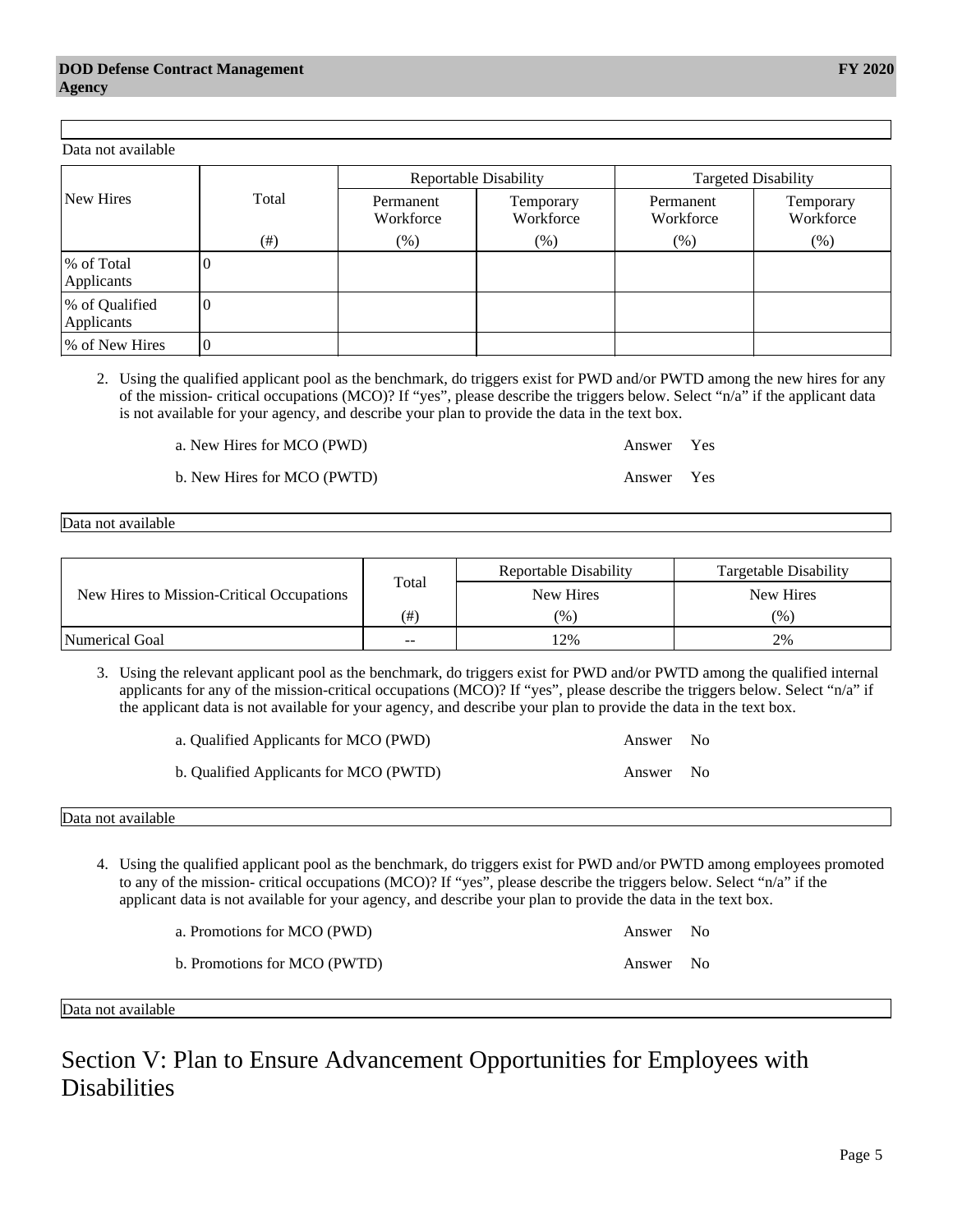#### **DOD Defense Contract Management Agency**

Pursuant to 29 C.F.R. §1614.203(d)(1)(iii), agencies are required to provide sufficient advancement opportunities for employees with disabilities. Such activities might include specialized training and mentoring programs, career development opportunities, awards programs, promotions, and similar programs that address advancement. In this section, agencies should identify, and provide data on programs designed to ensure advancement opportunities for employees with disabilities.

### **A. ADVANCEMENT PROGRAM PLAN**

Describe the agency's plan to ensure PWD, including PWTD, have sufficient opportunities for advancement.

Centralized Development Program. The Centralized Development Program (CDP) provides offerings at both the agency level and the Contract Management Office level. The agency sponsors a host of developmental opportunities to enhance the talents of DCMA staff 6 at the mid and senior grade levels. The grade level for eligibility in the CDP is typically GS-7 or above. The Centralized Development Program opportunities are offered at numerous prestigious institutions, including Harvard University, the National Defense University, military War Colleges and OPM's Management Development Centers and Federal Executive Institute. Keystone Program. Keystones spend up to three years gaining technical knowledge and skills in accordance with DCMA guidelines and the Defense Acquisition Workforce Improvement Act for education and training. A variety of training methods are used to develop Keystones to include formal classroom training, distance learning (computer-based training), rotational assignments, specialized projects, extensive on-the-job training, coaching, and mentoring. A graduate of the Keystone Program will have the theory and practical experience to perform at the journeyman level in their particular career field. DCMA continues our commitment to ensuring PWTD have an efficient and effective means to secure qualified Sign Language Interpreters by maintaining a contract that ensures timely interpreter assignments to those in need.

## **B. CAREER DEVELOPMENT OPPORTUNITES**

1. Please describe the career development opportunities that the agency provides to its employees.

To provide internal advancement opportunities for PWD and PWTD, DCMA utilized several strategies that included career ladder/ upward mobility opportunities, mentoring, supervisor training, and the following developmental initiatives: Centralized Developmental program (CDP), Defense Civilian Emerging Leader Program (DCLEP), Leadership for a Democratic Society and the Keystone Program.

- Career Development **Opportunities** Total Participants  $PWD$  PWD PWTD Applicants  $(\#)$  Selectees  $(\#)$  Applicants  $(\%)$  | Selectees  $(\%)$  Applicants  $(\%)$  Selectees  $(\%)$ Fellowship Programs | nodata | nodata | nodata | nodata | nodata | nodata Mentoring Programs | nodata | nodata | nodata | nodata | nodata | nodata Other Career Development Programs nodata nodata nodata nodata nodata nodata Internship Programs | nodata | nodata | nodata | nodata | nodata | nodata Coaching Programs | nodata | nodata | nodata | nodata | nodata | nodata | nodata Detail Programs | nodata | nodata | nodata | nodata | nodata | nodata | nodata Training Programs | nodata | nodata | nodata | nodata | nodata | nodata | nodata
- 2. In the table below, please provide the data for career development opportunities that require competition and/or supervisory recommendation/ approval to participate.

3. Do triggers exist for PWD among the applicants and/or selectees for any of the career development programs? (The appropriate benchmarks are the relevant applicant pool for the applicants and the applicant pool for selectees.) If "yes", describe the trigger(s) in the text box. Select "n/a" if the applicant data is not available for your agency, and describe your plan to provide the data in the text box.

a. Applicants (PWD) Answer No

b. Selections (PWD) and the selections of the selections of the selections of the selections of the selections of the selections of the selections of the selections of the selections of the selections of the selections of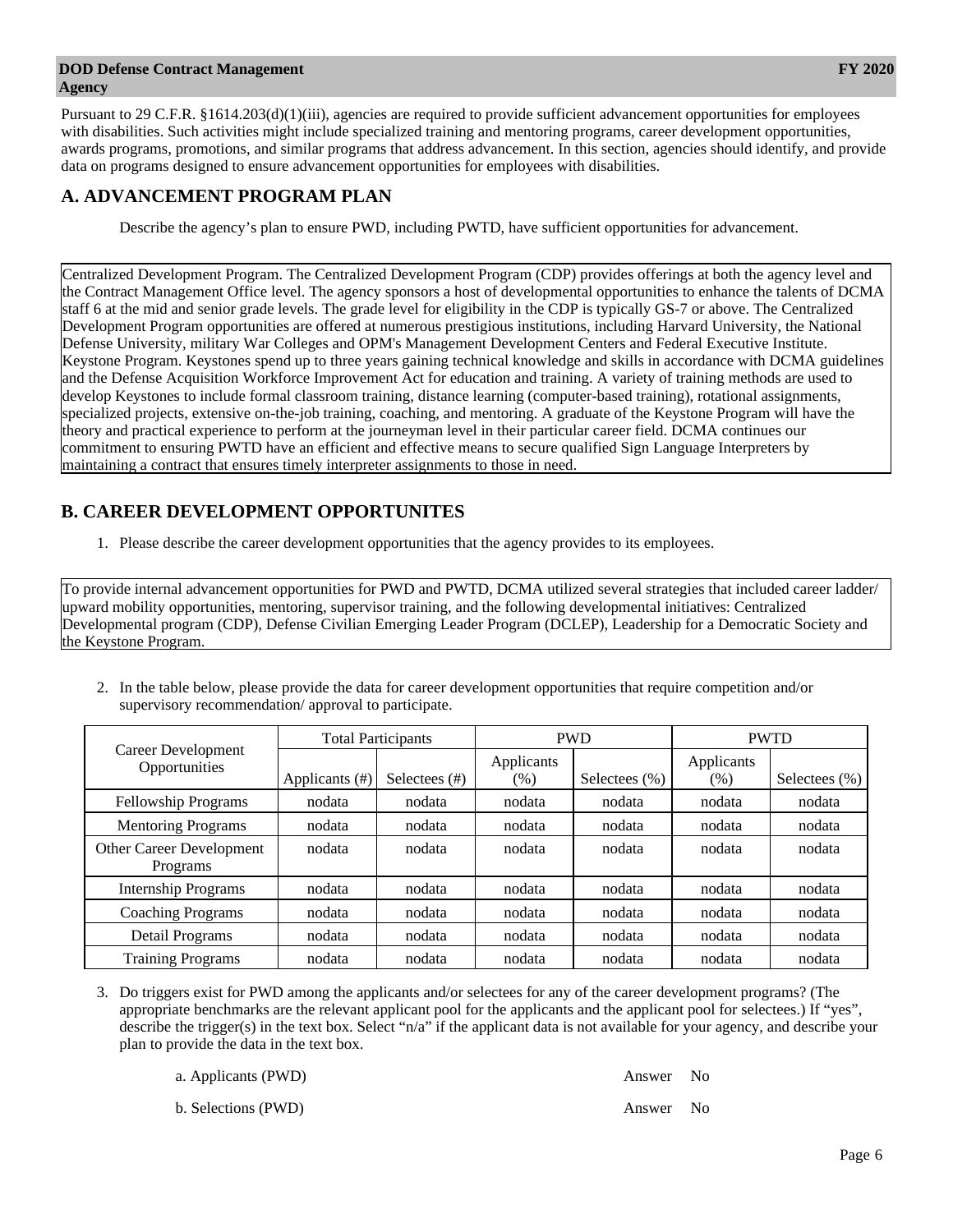#### The data for this and much of the report was not available.

4. Do triggers exist for PWTD among the applicants and/or selectees for any of the career development programs? (The appropriate benchmarks are the relevant applicant pool for the applicants and the applicant pool for selectees.) If "yes", describe the trigger(s) in the text box. Select "n/a" if the applicant data is not available for your agency, and describe your plan to provide the data in the text box.

a. Applicants (PWTD) Answer No

b. Selections (PWTD) Answer No

Data is unavailable

#### **C. AWARDS**

1. Using the inclusion rate as the benchmark, does your agency have a trigger involving PWD and/or PWTD for any level of the time-off awards, bonuses, or other incentives? If "yes", please describe the trigger(s) in the text box.

| a. Awards, Bonuses, & Incentives (PWD)  | Answer Yes |  |
|-----------------------------------------|------------|--|
| b. Awards, Bonuses, & Incentives (PWTD) | Answer Yes |  |

WD/PWTD receive time-off awards at a slightly higher rate except for the 1-10 hour award category, where they receive 17.23% and 17.12%, respectively, as compared to persons without disabilities (PWOD) at 19.99%. PWD/PWTD receive cash awards at a lower level than PWOD in four categories: \$1,000 - 1,999; \$2,000 – 2,999; \$3,000 – 3,999; and \$5,000+. \$1,000 – 1,999: PWD are included at 41.16%, PWTD are included at 40.14%, and PWOD are included at the higher 43.68%. 2,000 - 2,999: PWD are included at 17.02%, PWTD are included at 14.04%, and \$3,000 – 3,999: PWD are included at 2.72%, PWTD are included at 2.05%, and PWOD are included at the higher 3.31%. \$5,000+: PWD are included at 0.27%, PWTD are included at 0%, and PWOD are included at a slightly higher rate of 0.37%. While these triggers have been identified, barrier analysis will be conducted to determine root causes and statistical significance. No other award/incentive data is available.

| Time-Off Awards                                        | Total $(\#)$ | Reportable<br>Disability % | Without Reportable<br>Disability % | <b>Targeted Disability</b><br>% | Without Targeted<br>Disability % |
|--------------------------------------------------------|--------------|----------------------------|------------------------------------|---------------------------------|----------------------------------|
| Time-Off Awards 1 - 10 hours:<br>Awards Given          | 2203         | 17.24                      | 20.20                              | 17.12                           | 17.26                            |
| Time-Off Awards 1 - 10 Hours:<br><b>Total Hours</b>    | 15533        | 120.77                     | 142.83                             | 121.58                          | 120.62                           |
| Time-Off Awards 1 - 10 Hours:<br><b>Average Hours</b>  | 7.05         | 0.38                       | 0.08                               | 2.43                            | $-0.01$                          |
| Time-Off Awards 11 - 20 hours:<br>Awards Given         | 2000         | 20.55                      | 16.75                              | 25.00                           | 19.72                            |
| Time-Off Awards 11 - 20 Hours:<br><b>Total Hours</b>   | 32247        | 333.44                     | 269.70                             | 395.89                          | 321.65                           |
| Time-Off Awards 11 - 20 Hours:<br><b>Average Hours</b> | 16.12        | 0.88                       | 0.19                               | 5.42                            | 0.02                             |
| Time-Off Awards 21 - 30 hours:<br>Awards Given         | 745          | 7.18                       | 6.30                               | 6.85                            | 7.24                             |
| Time-Off Awards 21 - 30 Hours:<br><b>Total Hours</b>   | 18517        | 179.23                     | 156.44                             | 169.52                          | 181.06                           |
| Time-Off Awards 21 - 30 Hours:<br><b>Average Hours</b> | 24.86        | 1.36                       | 0.29                               | 8.48                            | 0.01                             |
| Time-Off Awards 31 - 40 hours:<br>Awards Given         | 1524         | 14.19                      | 13.58                              | 14.04                           | 14.22                            |
| Time-Off Awards 31 - 40 Hours:<br><b>Total Hours</b>   | 57793        | 537.47                     | 516.33                             | 529.45                          | 538.98                           |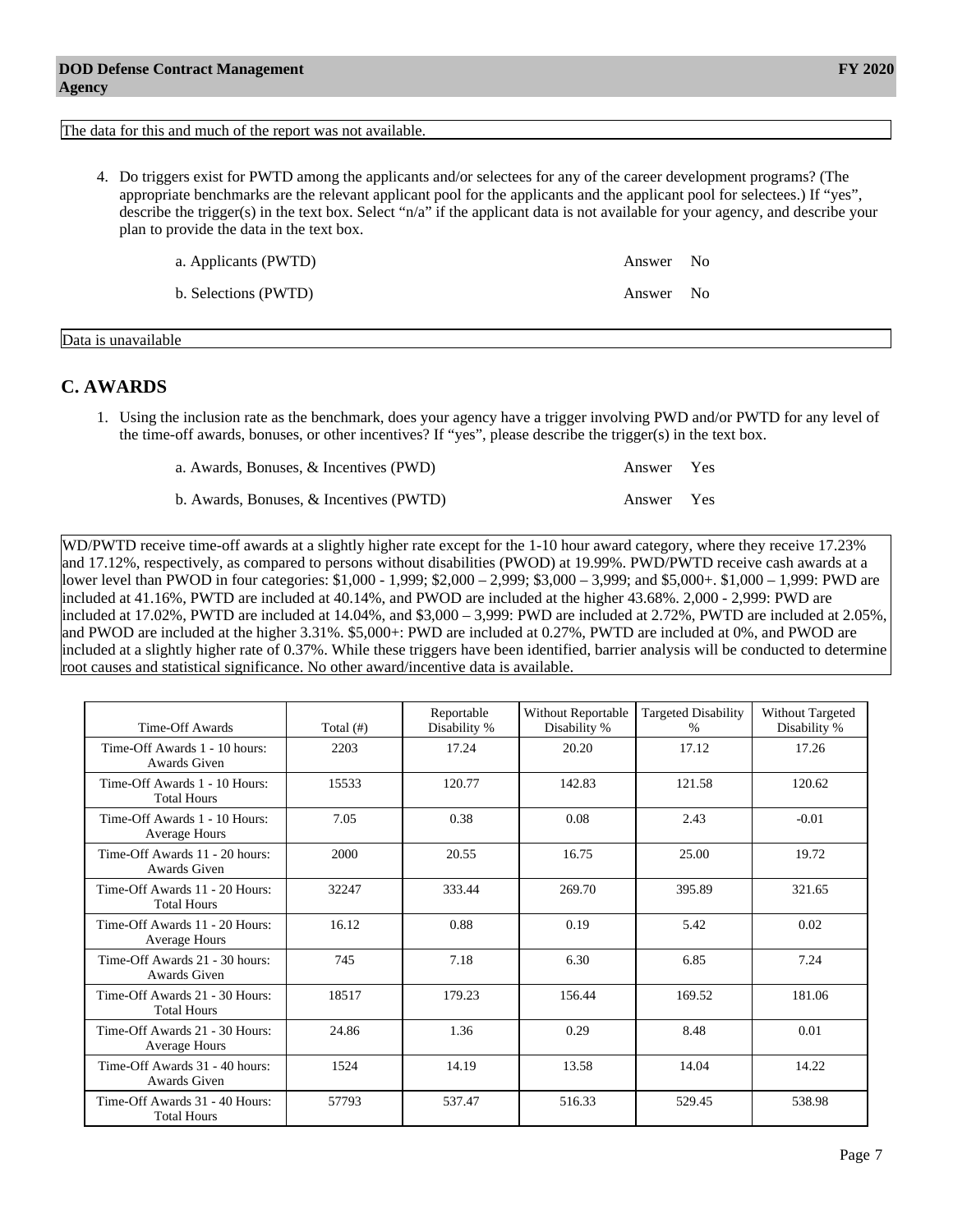#### **DOD Defense Contract Management Agency**

| Time-Off Awards                                         | Total $($ # <sup>2</sup> ) | Reportable<br>Disability % | Without Reportable<br>Disability % | <b>Targeted Disability</b><br>$\%$ | Without Targeted<br>Disability % |
|---------------------------------------------------------|----------------------------|----------------------------|------------------------------------|------------------------------------|----------------------------------|
| Time-Off Awards 31 - 40 Hours:<br>Average Hours         | 37.92                      | 2.06                       | 0.44                               | 12.91                              | 0.01                             |
| Time-Off Awards 41 or more<br>Hours: Awards Given       | $\boldsymbol{0}$           | 0.00                       | 0.00                               | 0.00                               | 0.00                             |
| Time-Off Awards 41 or more<br><b>Hours: Total Hours</b> | $\boldsymbol{0}$           | 0.00                       | 0.00                               | 0.00                               | 0.00                             |
| Time-Off Awards 41 or more<br>Hours: Average Hours      | $\boldsymbol{0}$           | 0.00                       | 0.00                               | 0.00                               | 0.00                             |
| Cash Awards                                             | Total (#)                  | Reportable<br>Disability % | Without Reportable<br>Disability % | <b>Targeted Disability</b><br>$\%$ | Without Targeted<br>Disability % |
| Cash Awards: \$501 - \$999: Awards<br>Given             | 1403                       | 13.76                      | 11.84                              | 16.44                              | 13.25                            |
| Cash Awards: \$501 - \$999: Total<br>Amount             | 1042284                    | 10157.91                   | 8812.79                            | 11504.79                           | 9903.68                          |
| Cash Awards: \$501 - \$999:<br>Average Amount           | 742.9                      | 40.15                      | 8.61                               | 239.68                             | 2.49                             |
| Cash Awards: \$1000 - \$1999:<br>Awards Given           | 4879                       | 41.16                      | 44.55                              | 40.41                              | 41.31                            |
| Cash Awards: \$1000 - \$1999: Total<br>Amount           | 6984293                    | 58676.35                   | 63937.16                           | 55938.70                           | 59193.08                         |
| Cash Awards: \$1000 - \$1999:<br>Average Amount         | 1431.5                     | 77.51                      | 16.62                              | 474.06                             | 2.66                             |
| Cash Awards: \$2000 - \$2999:<br>Awards Given           | 2278                       | 17.02                      | 21.42                              | 14.04                              | 17.58                            |
| Cash Awards: \$2000 - \$2999: Total<br>Amount           | 5363241                    | 40184.83                   | 50449.85                           | 32064.04                           | 41717.65                         |
| Cash Awards: \$2000 - \$2999:<br>Average Amount         | 2354.36                    | 128.39                     | 27.27                              | 782.05                             | 5.01                             |
| Cash Awards: \$3000 - \$3999:<br>Awards Given           | 362                        | 2.72                       | 3.43                               | 2.05                               | 2.84                             |
| Cash Awards: \$3000 - \$3999: Total<br>Amount           | 1169205                    | 9030.83                    | 11007.95                           | 7192.47                            | 9377.83                          |
| Cash Awards: \$3000 - \$3999:<br>Average Amount         | 3229.85                    | 180.62                     | 37.19                              | 1198.74                            | $-11.56$                         |
| Cash Awards: \$4000 - \$4999:<br>Awards Given           | 78                         | 0.33                       | 0.79                               | 1.03                               | 0.19                             |
| Cash Awards: \$4000 - \$4999: Total<br>Amount           | 321689                     | 1364.71                    | 3245.60                            | 4280.82                            | 814.29                           |
| Cash Awards: \$4000 - \$4999:<br>Average Amount         | 4124.22                    | 227.45                     | 47.73                              | 1426.94                            | 1.04                             |
| Cash Awards: \$5000 or more:<br>Awards Given            | 40                         | 0.27                       | 0.32                               | 0.00                               | 0.32                             |
| Cash Awards: \$5000 or more: Total<br>Amount            | 296290                     | 2108.97                    | 2381.27                            | 0.00                               | 2507.05                          |

2. Using the inclusion rate as the benchmark, does your agency have a trigger involving PWD and/or PWTD for quality step increases or performance- based pay increases? If "yes", please describe the trigger(s) in the text box.

7407.25 421.79 85.05 0.00 501.41

a. Pay Increases (PWD) Answer No

Cash Awards: \$5000 or more: Average Amount

b. Pay Increases (PWTD) Answer No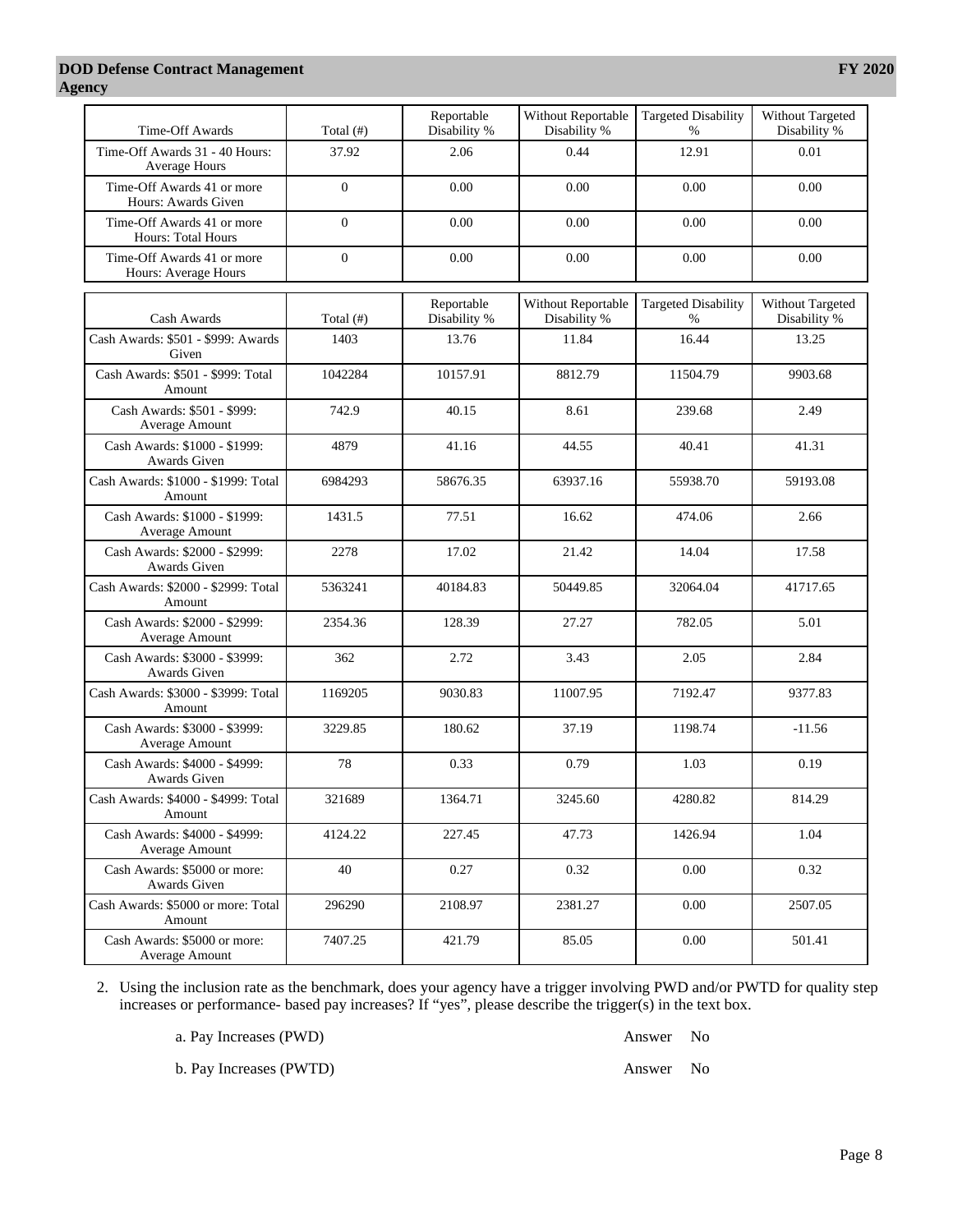Data not available.

| Other Awards                                            | Total $(f#)$ | Reportable<br>Disability % | Without Reportable<br>Disability % | Targeted Disability<br>$\%$ | <b>Without Targeted</b><br>Disability % |
|---------------------------------------------------------|--------------|----------------------------|------------------------------------|-----------------------------|-----------------------------------------|
| <b>Total Performance Based Pay</b><br>Increases Awarded |              | 0.00                       | 0.00                               | $0.00\,$                    | 0.00                                    |

3. If the agency has other types of employee recognition programs, are PWD and/or PWTD recognized disproportionately less than employees without disabilities? (The appropriate benchmark is the inclusion rate.) If "yes", describe the employee recognition program and relevant data in the text box.

| a. Other Types of Recognition (PWD)  | Answer N/A |  |
|--------------------------------------|------------|--|
| b. Other Types of Recognition (PWTD) | Answer N/A |  |

DCMA does not have other awards.

 $\alpha$ . CEC

### **D. PROMOTIONS**

1. Does your agency have a trigger involving PWD among the qualified internal applicants and/or selectees for promotions to the senior grade levels? (The appropriate benchmarks are the relevant applicant pool for qualified internal applicants and the qualified applicant pool for selectees.) For non-GS pay plans, please use the approximate senior grade levels. If "yes", describe the trigger(s) in the text box. Select "n/a" if the applicant data is not available for your agency, and describe your plan to provide the data in the text box.

| a. ded                                        |        |     |
|-----------------------------------------------|--------|-----|
| i. Qualified Internal Applicants (PWD)        | Answer | Yes |
| ii. Internal Selections (PWD)                 | Answer | N/A |
| b. Grade GS-15                                |        |     |
| <i>i.</i> Qualified Internal Applicants (PWD) | Answer | Yes |
| ii. Internal Selections (PWD)                 | Answer | N/A |
| c. Grade GS-14                                |        |     |
| <i>i.</i> Qualified Internal Applicants (PWD) | Answer | N/A |
| ii. Internal Selections (PWD)                 | Answer | N/A |
| d. Grade GS-13                                |        |     |
| <i>i.</i> Qualified Internal Applicants (PWD) | Answer | N/A |
| ii. Internal Selections (PWD)                 | Answer | N/A |
|                                               |        |     |

#### Data not available.

2. Does your agency have a trigger involving PWTD among the qualified internal applicants and/or selectees for promotions to the senior grade levels? (The appropriate benchmarks are the relevant applicant pool for qualified internal applicants and the qualified applicant pool for selectees.) For non-GS pay plans, please use the approximate senior grade levels. If "yes", describe the trigger(s) in the text box. Select "n/a" if the applicant data is not available for your agency, and describe your plan to provide the data in the text box.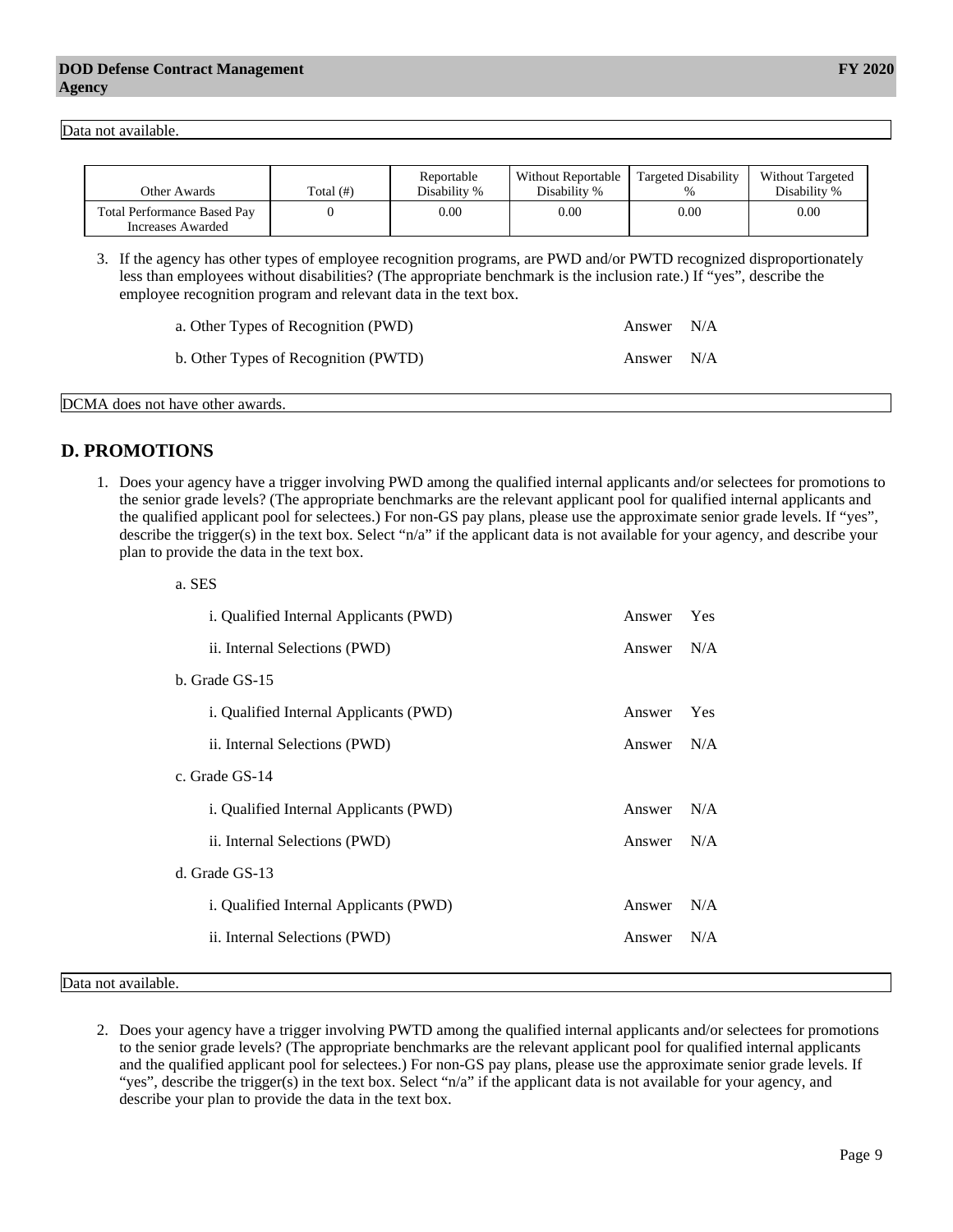| a. SES                                  |        |     |
|-----------------------------------------|--------|-----|
| i. Qualified Internal Applicants (PWTD) | Answer | N/A |
| ii. Internal Selections (PWTD)          | Answer | N/A |
| b. Grade GS-15                          |        |     |
| i. Qualified Internal Applicants (PWTD) | Answer | N/A |
| ii. Internal Selections (PWTD)          | Answer | N/A |
| c. Grade GS-14                          |        |     |
| i. Qualified Internal Applicants (PWTD) | Answer | N/A |
| ii. Internal Selections (PWTD)          | Answer | N/A |
| d. Grade GS-13                          |        |     |
| i. Qualified Internal Applicants (PWTD) | Answer | N/A |
| ii. Internal Selections (PWTD)          | Answer | N/A |
|                                         |        |     |
| Data not available.                     |        |     |

3. Using the qualified applicant pool as the benchmark, does your agency have a trigger involving PWD among the new hires to the senior grade levels? For non-GS pay plans, please use the approximate senior grade levels. If "yes", describe the trigger(s) in the text box. Select "n/a" if the applicant data is not available for your agency, and describe your plan to provide the data in the text box.

|   | a. New Hires to SES (PWD)   | Answer No |  |
|---|-----------------------------|-----------|--|
|   | b. New Hires to GS-15 (PWD) | Answer No |  |
|   | c. New Hires to GS-14 (PWD) | Answer No |  |
|   | d. New Hires to GS-13 (PWD) | Answer No |  |
| . |                             |           |  |

#### Data not available

4. Using the qualified applicant pool as the benchmark, does your agency have a trigger involving PWTD among the new hires to the senior grade levels? For non-GS pay plans, please use the approximate senior grade levels. If "yes", describe the trigger(s) in the text box. Select "n/a" if the applicant data is not available for your agency, and describe your plan to provide the data in the text box.

| a. New Hires to SES (PWTD)   | Answer Yes |      |
|------------------------------|------------|------|
| b. New Hires to GS-15 (PWTD) | Answer No  |      |
| c. New Hires to GS-14 (PWTD) | Answer No  |      |
| d. New Hires to GS-13 (PWTD) | Answer     | - No |

#### There were no PWTD new hires for SES positions

5. Does your agency have a trigger involving PWD among the qualified internal applicants and/or selectees for promotions to supervisory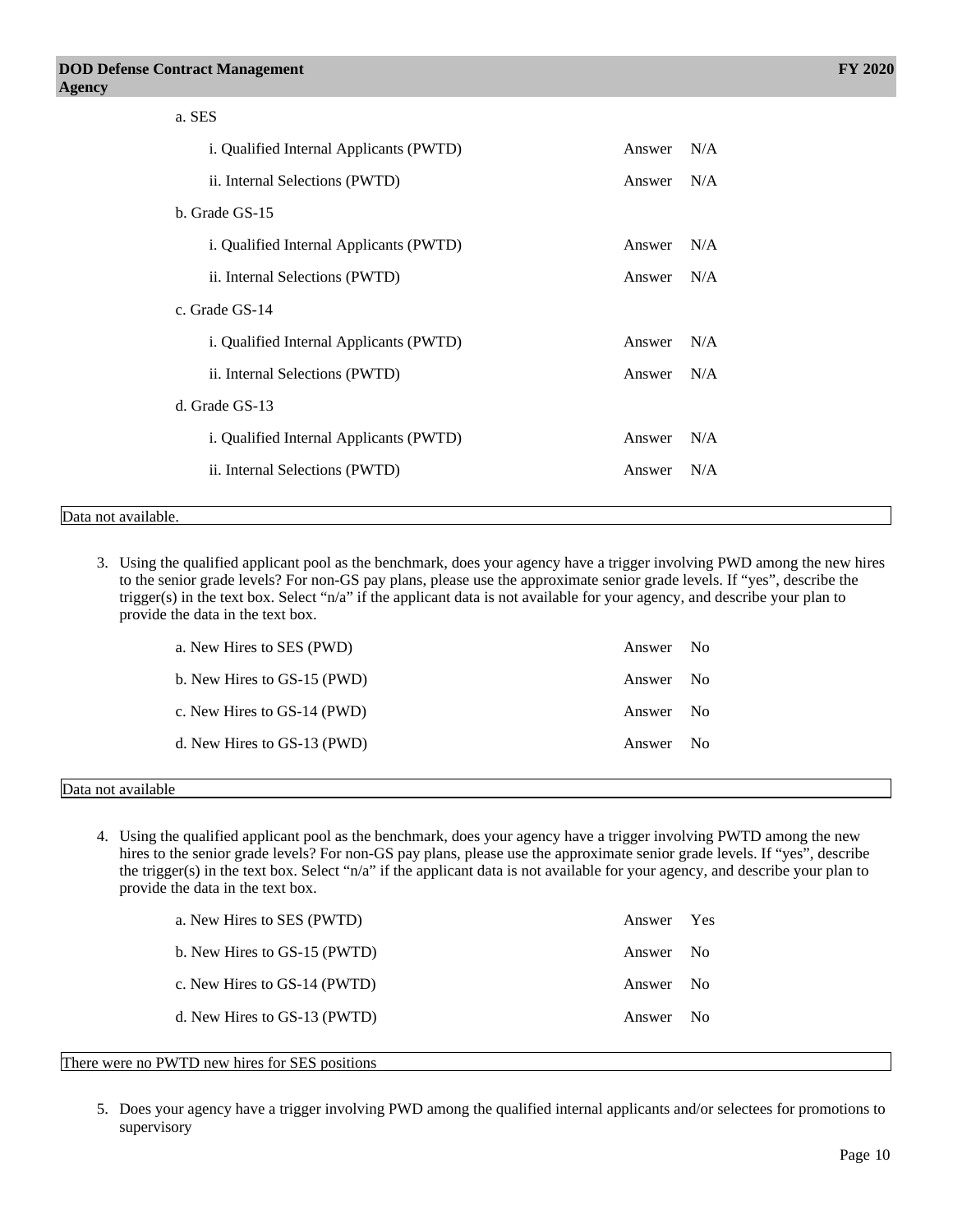positions? (The appropriate benchmarks are the relevant applicant pool for qualified internal applicants and the qualified applicant pool for selectees.) If "yes", describe the trigger(s) in the text box. Select "n/a" if the applicant data is not available for your agency, and describe your plan to provide the data in the text box.

| a. Executives                                                     |        |     |
|-------------------------------------------------------------------|--------|-----|
| i. Qualified Internal Applicants (PWD)                            | Answer | N/A |
| ii. Internal Selections (PWD)                                     | Answer | N/A |
| b. Managers                                                       |        |     |
| i. Qualified Internal Applicants (PWD)                            | Answer | N/A |
| ii. Internal Selections (PWD)                                     | Answer | N/A |
| c. Supervisors                                                    |        |     |
| i. Qualified Internal Applicants (PWD)                            | Answer | N/A |
| ii. Internal Selections (PWD)                                     | Answer | N/A |
| Separate data for internal applicants/selectees is not available. |        |     |
|                                                                   |        |     |

6. Does your agency have a trigger involving PWTD among the qualified internal applicants and/or selectees for promotions to supervisory positions? (The appropriate benchmarks are the relevant applicant pool for qualified internal applicants and the qualified applicant pool for selectees.) If "yes", describe the trigger(s) in the text box. Select "n/a" if the applicant data is not available for your agency, and describe your plan to provide the data in the text box.

| a. Executives                                  |        |     |
|------------------------------------------------|--------|-----|
| <i>i.</i> Qualified Internal Applicants (PWTD) | Answer | N/A |
| ii. Internal Selections (PWTD)                 | Answer | N/A |
| b. Managers                                    |        |     |
| i. Qualified Internal Applicants (PWTD)        | Answer | N/A |
| ii. Internal Selections (PWTD)                 | Answer | N/A |
| c. Supervisors                                 |        |     |
| <i>i.</i> Qualified Internal Applicants (PWTD) | Answer | N/A |
| ii. Internal Selections (PWTD)                 | Answer | N/A |
|                                                |        |     |

Separate data for internal applicants/selectees is not available.

7. Using the qualified applicant pool as the benchmark, does your agency have a trigger involving PWD among the selectees for new hires to supervisory positions? If "yes", describe the trigger(s) in the text box. Select "n/a" if the applicant data is not available for your agency, and describe your plan to provide the data in the text box.

| a. New Hires for Executives (PWD)  | Answer No |  |
|------------------------------------|-----------|--|
| b. New Hires for Managers (PWD)    | Answer No |  |
| c. New Hires for Supervisors (PWD) | Answer No |  |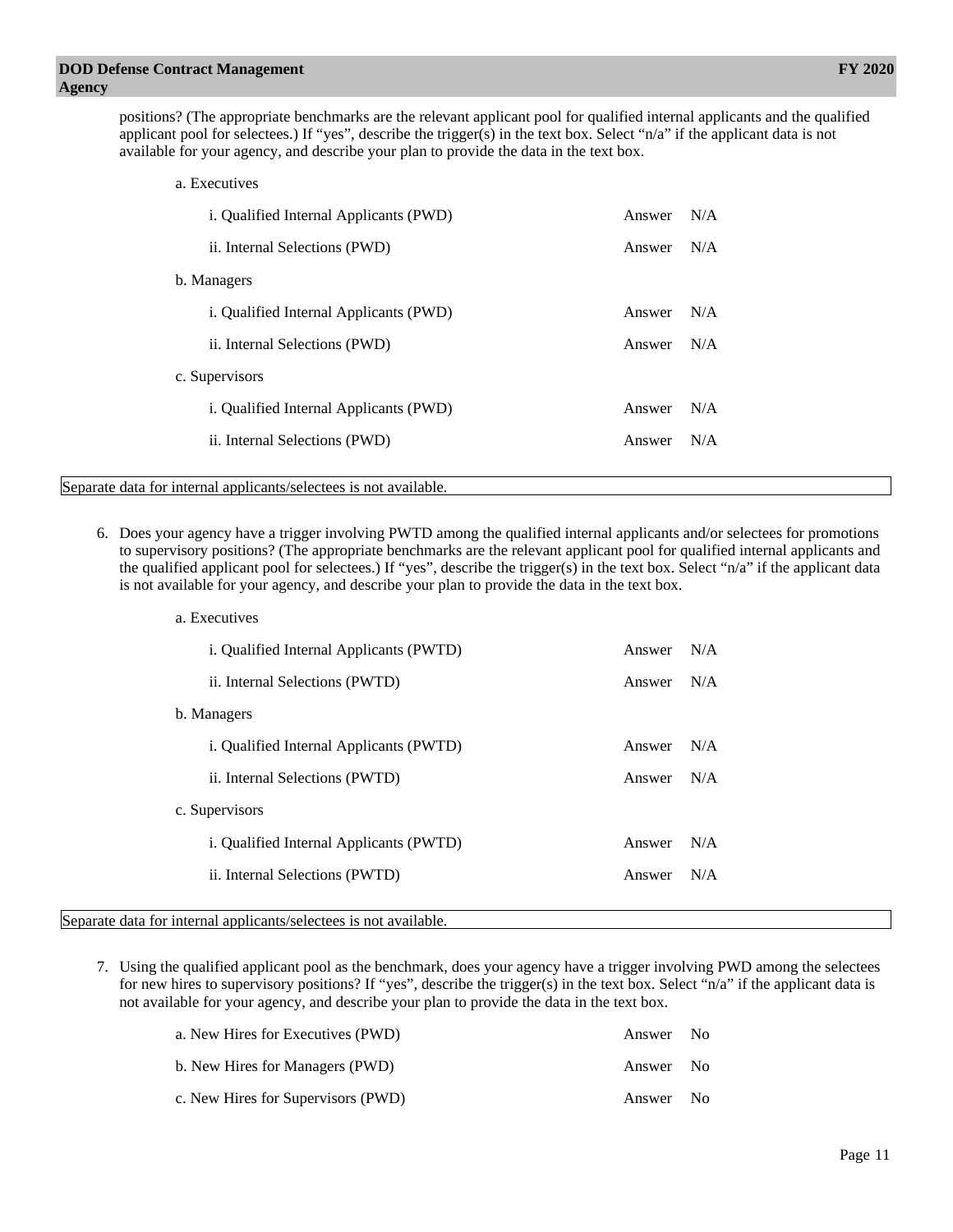#### Data not available.

8. Using the qualified applicant pool as the benchmark, does your agency have a trigger involving PWTD among the selectees for new hires to supervisory positions? If "yes", describe the trigger(s) in the text box. Select "n/a" if the applicant data is not available for your agency, and describe your plan to provide the data in the text box.

| a. New Hires for Executives (PWTD)  | Answer No |  |
|-------------------------------------|-----------|--|
| b. New Hires for Managers (PWTD)    | Answer No |  |
| c. New Hires for Supervisors (PWTD) | Answer No |  |

data not available

## Section VI: Plan to Improve Retention of Persons with Disabilities

To be model employer for persons with disabilities, agencies must have policies and programs in place to retain employees with disabilities. In this section, agencies should: (1) analyze workforce separation data to identify barriers retaining employees with disabilities; (2) describe efforts to ensure accessibility of technology and facilities; and (3) provide information on the reasonable accommodation program and workplace assistance services.

### **A. VOLUNTARY AND INVOLUNTARY SEPARATIONS**

1. In this reporting period, did the agency convert all eligible Schedule A employees with a disability into the competitive service after two years of satisfactory service  $(5 \text{ C.F.R. } § 213.3102(u)(6)(i))$ ? If "no", please explain why the agency did not convert all eligible Schedule A employees.

|                    | Answer Yes |  |
|--------------------|------------|--|
| Data not available |            |  |

2. Using the inclusion rate as the benchmark, did the percentage of PWD among voluntary and involuntary separations exceed that of persons without disabilities? If "yes", describe the trigger below.

| a. Voluntary Separations (PWD)   | Answer Yes |  |
|----------------------------------|------------|--|
| b. Involuntary Separations (PWD) | Answer Yes |  |

PWD are voluntarily separating at a slightly higher rate (0.27%) than PWOD (0.13%). PWD (9.81%) are involuntarily separating at a higher rate than PWODs (7.98%).

| Seperations                             | Total # | Reportable Disabilities % | <b>Without Reportable</b><br>Disabilities % |
|-----------------------------------------|---------|---------------------------|---------------------------------------------|
| Permanent Workforce: Reduction in Force |         | 0.00                      | 0.001                                       |
| Permanent Workforce: Removal            |         | 0.00                      | 0.00 <sub>l</sub>                           |
| Permanent Workforce: Resignation        |         | 0.00                      | 0.001                                       |
| Permanent Workforce: Retirement         |         | 0.00                      | 0.001                                       |
| Permanent Workforce: Other Separations  |         | 0.00                      | 0.00 <sub>l</sub>                           |
| Permanent Workforce: Total Separations  |         | 0.00                      | 0.00 <sub>l</sub>                           |

3. Using the inclusion rate as the benchmark, did the percentage of PWTD among voluntary and involuntary separations exceed that of persons without targeted disabilities? If "yes", describe the trigger below.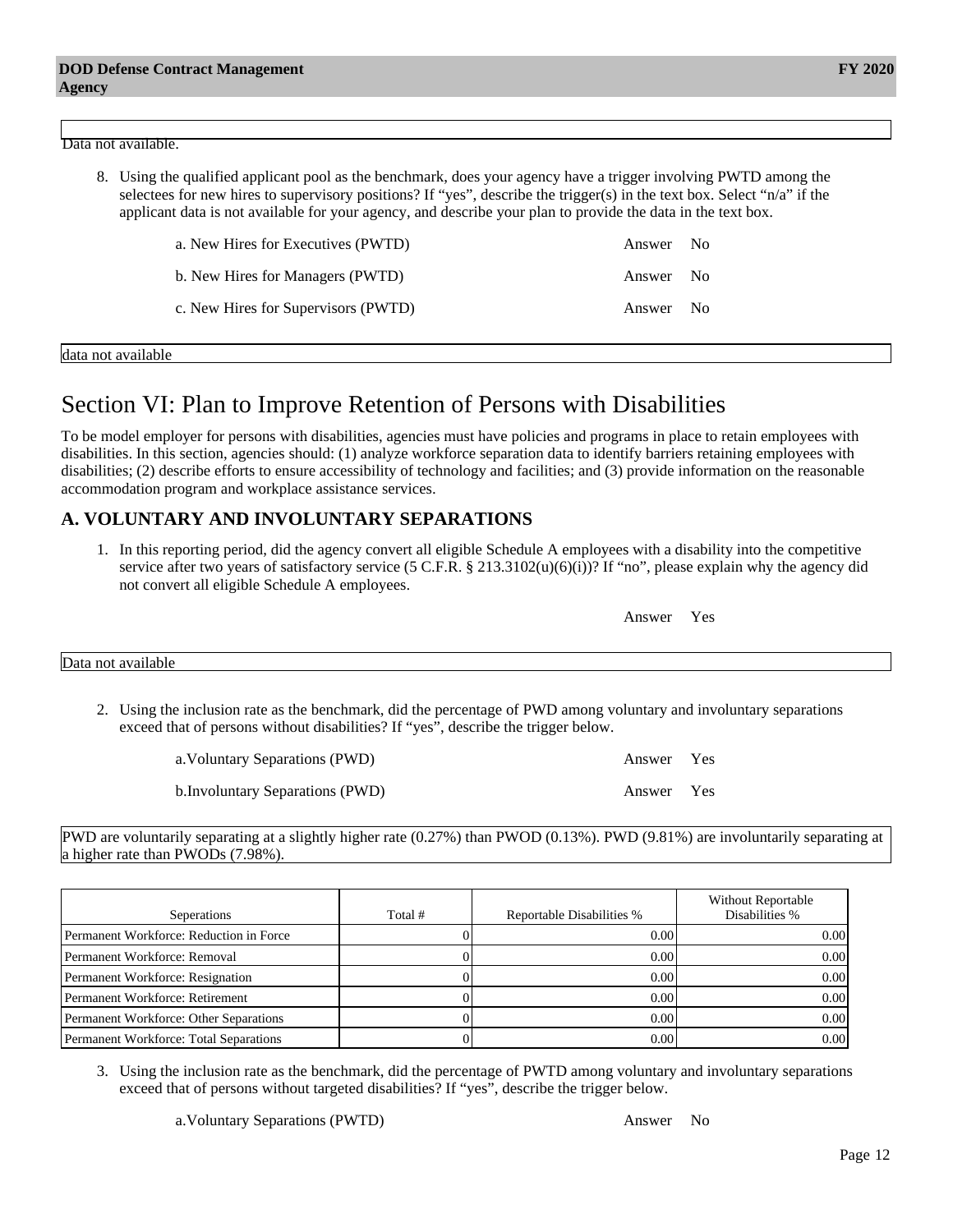b.Involuntary Separations (PWTD) Answer Yes

PWTDs (9.59%) are involuntarily separating at a higher rate than PWODs (7.98%).

| Seperations                             | Total # | Targeted Disabilities % | Without Targeted Disabilities |
|-----------------------------------------|---------|-------------------------|-------------------------------|
| Permanent Workforce: Reduction in Force |         | 0.00                    | 0.001                         |
| Permanent Workforce: Removal            |         | 0.00                    | 0.001                         |
| Permanent Workforce: Resignation        |         | 0.00                    | 0.001                         |
| Permanent Workforce: Retirement         |         | 0.00                    | 0.001                         |
| Permanent Workforce: Other Separations  |         | 0.00                    | 0.001                         |
| Permanent Workforce: Total Separations  |         | 0.00                    | 0.00 <sub>l</sub>             |

4. If a trigger exists involving the separation rate of PWD and/or PWTD, please explain why they left the agency using exit interview results and other data sources.

While triggers exist relating to separation rates for PWD and PWTD, no data was available or review to determine root cause or possible barriers.

## **B. ACCESSIBILITY OF TECHNOLOGY AND FACILITIES**

Pursuant to 29 CFR §1614.203(d)(4), federal agencies are required to inform applicants and employees of their rights under Section 508 of the Rehabilitation Act of 1973 (29 U.S.C. § 794(b), concerning the accessibility of agency technology, and the Architectural Barriers Act of 1968 (42 U.S.C. § 4151-4157), concerning the accessibility of agency facilities. In addition, agencies are required to inform individuals where to file complaints if other agencies are responsible for a violation.

1. Please provide the internet address on the agency's public website for its notice explaining employees' and applicants' rights under Section 508 of the Rehabilitation Act, including a description of how to file a complaint.

<https://360.intranet.dcma.mil/Directorate/P2-IT/SitePages/508.aspx https://www.dcma.mil/508/>

2. Please provide the internet address on the agency's public website for its notice explaining employees' and applicants' rights under the

Architectural Barriers Act, including a description of how to file a complaint.

<https://www.dcma.mil/508/>

3. Describe any programs, policies, or practices that the agency has undertaken, or plans on undertaking over the next fiscal year, designed to improve accessibility of agency facilities and/or technology.

he DCMA 508 Compliance Team initiated action this FY to formalize the procedures through which employees are provided with accessible technology as an accommodation. Working in partnership with the DCMA IT program office and the Computer/ Electronic Accommodations Program (CAP), as well as the EEO Office and Disability Program Manager, procedures were codified so all parties involved agreed on the steps to efficiently providing the necessary accommodation. In addition, the DCMA 508 team is working with CAP to test software from their catalogue to identify those that mesh with the DCMA firewalls. When completed, DCMA will be able to implement accommodations much more efficiently.

## **C. REASONABLE ACCOMMODATION PROGRAM**

Pursuant to 29 C.F.R. § 1614.203(d)(3), agencies must adopt, post on their public website, and make available to all job applicants and employees, reasonable accommodation procedures.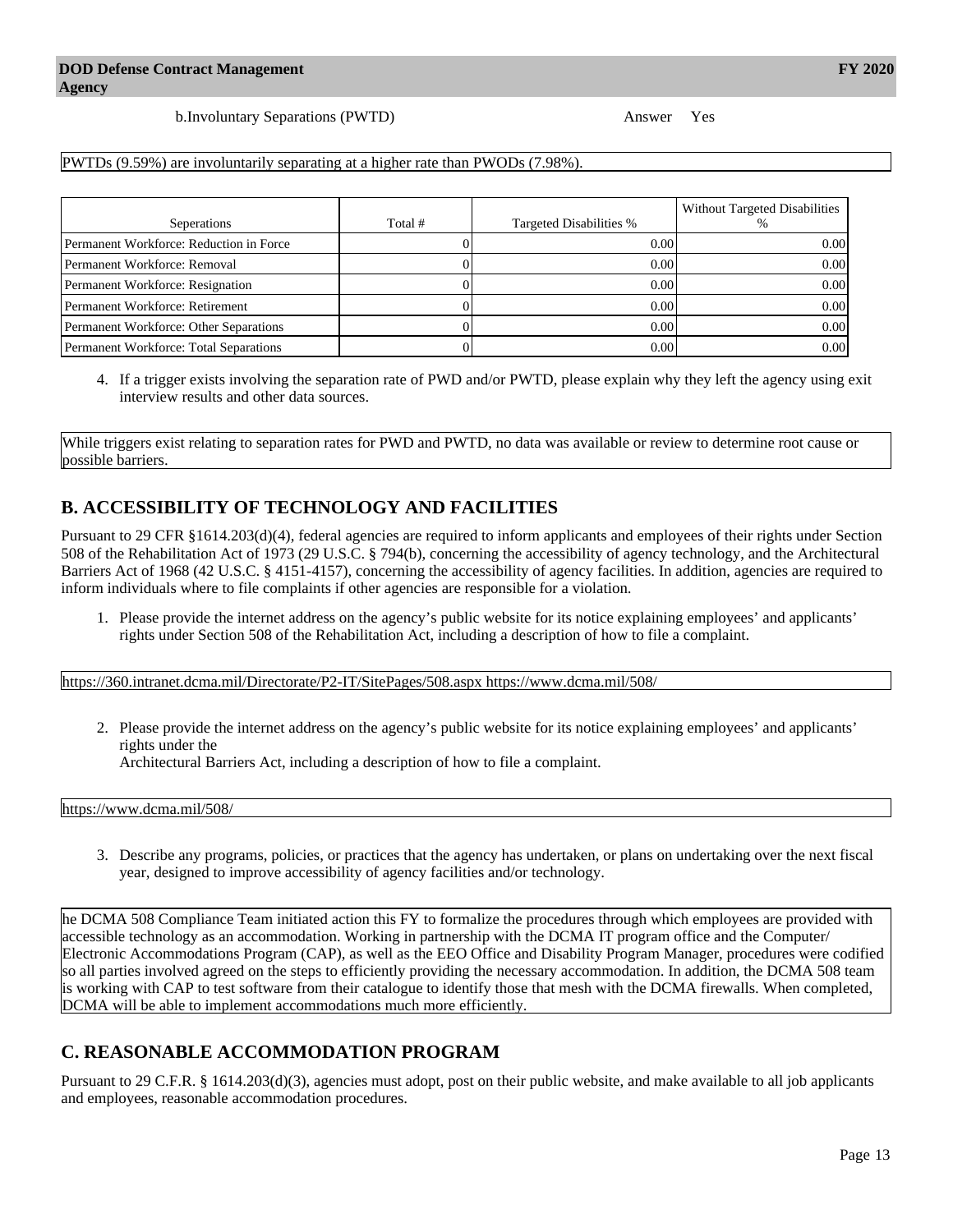1. Please provide the average time frame for processing initial requests for reasonable accommodations during the reporting period. (Please do not include previously approved requests with repetitive accommodations, such as interpreting services.)

The majority of requests for accommodation are processed well within the 30-day timeframe specified in the DCMA Reasonable Accommodation policy.

2. Describe the effectiveness of the policies, procedures, or practices to implement the agency's reasonable accommodation program. Some examples of an effective program include timely processing requests, timely providing approved accommodations, conducting training for managers and supervisors, and monitoring accommodation requests for trends.

DCMA published new guidance on processing requests for accommodation in September, 2020. Requests are documented and a monthly analysis conducted to ensure compliance with the procedures, identify trends in accommodations, and any persistent issues in the procedures. Training in the accommodations process, including the legal foundations, is included in the bi-monthly EEO training available to DCMA employees, as well in several times during the year in supervisory meetings called by Senior Leadership.

### **D. PERSONAL ASSISTANCE SERVICES ALLOWING EMPLOYEES TO PARTICIPATE IN THE WORKPLACE**

*Pursuant to 29 CFR §1614.203(d)(5), federal agencies, as an aspect of affirmative action, are required to provide personal assistance services (PAS) to employees who need them because of a targeted disability, unless doing so would impose an undue hardship on the agency.*

Describe the effectiveness of the policies, procedures, or practices to implement the PAS requirement. Some examples of an effective program include timely processing requests for PAS, timely providing approved services, conducting training for managers and supervisors, and monitoring PAS requests for trends.

DCMA has a Personal Assistance Service (PAS) policy set in place, which is displayed on the EEO intranet page. However, there has been no requirement to utilize the PAS to measure the effectiveness of the program.

# Section VII: EEO Complaint and Findings Data

### **A. EEO COMPLAINT DATA INVOLVING HARASSMENT**

1. During the last fiscal year, did a higher percentage of PWD file a formal EEO complaint alleging harassment, as compared to the governmentwide average?

Answer Yes

2. During the last fiscal year, did any complaints alleging harassment based on disability status result in a finding of discrimination or a settlement agreement?

Answer No

3. If the agency had one or more findings of discrimination alleging harassment based on disability status during the last fiscal year, please describe the corrective measures taken by the agency.

The Agency did not have any findings.

### **B. EEO COMPLAINT DATA INVOLVING REASONABLE ACCOMMODATION**

1. During the last fiscal year, did a higher percentage of PWD file a formal EEO complaint alleging failure to provide a reasonable

accommodation, as compared to the government-wide average?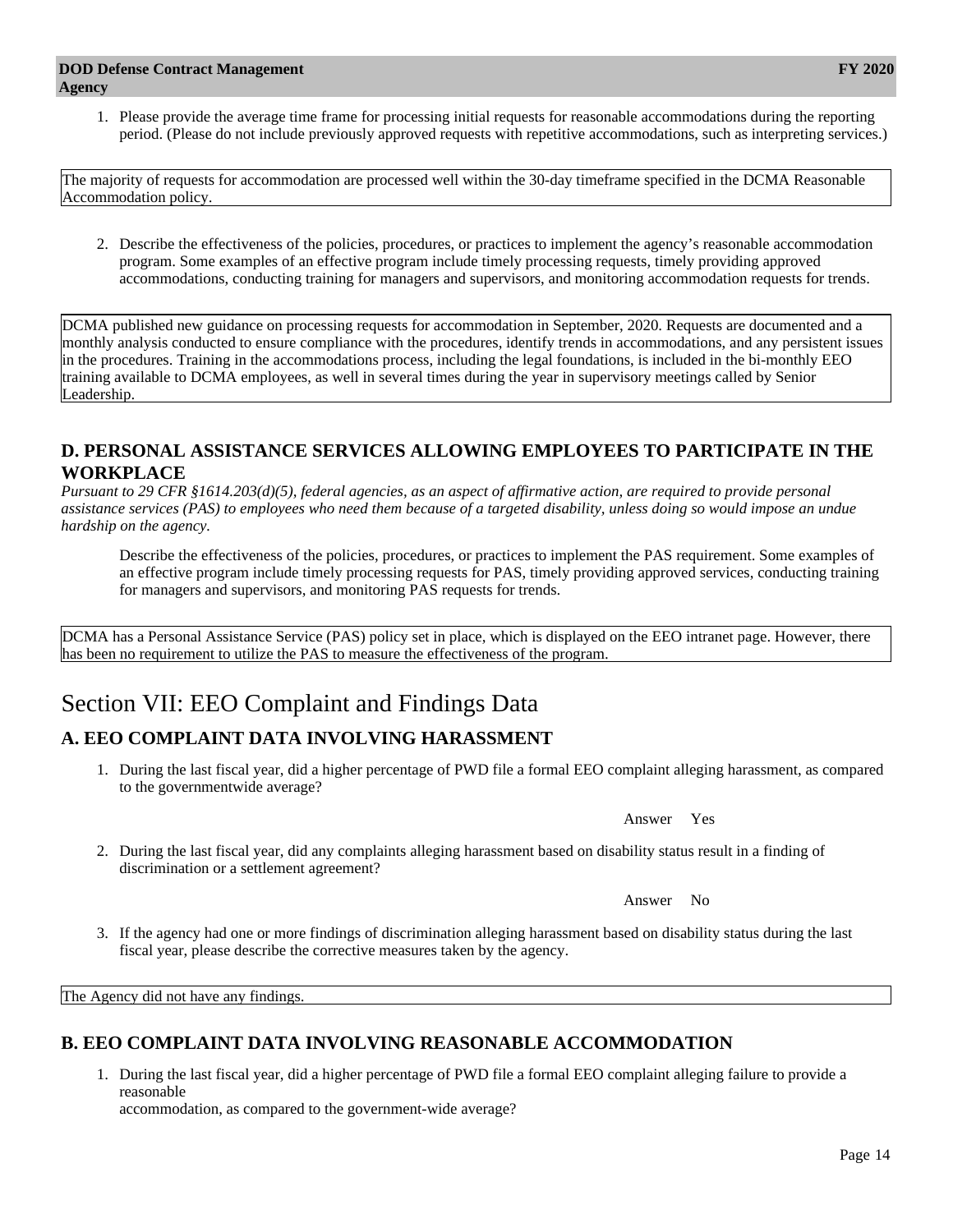Answer No

2. During the last fiscal year, did any complaints alleging failure to provide reasonable accommodation result in a finding of discrimination or a settlement agreement?

Answer No

3. If the agency had one or more findings of discrimination involving the failure to provide a reasonable accommodation during the last fiscal year, please describe the corrective measures taken by the agency.

The agency did not have any findings.

# Section VIII: Identification and Removal of Barriers

*Element D of MD-715 requires agencies to conduct a barrier analysis when a trigger suggests that a policy, procedure, or practice may be impeding the employment opportunities of a protected EEO group.*

1. Has the agency identified any barriers (policies, procedures, and/or practices) that affect employment opportunities for PWD and/or PWTD?

Answer No

2. Has the agency established a plan to correct the barrier(s) involving PWD and/or PWTD?

Answer N/A

3. Identify each trigger and plan to remove the barrier(s), including the identified barrier(s), objective(s), responsible official(s), planned activities, and, where applicable, accomplishments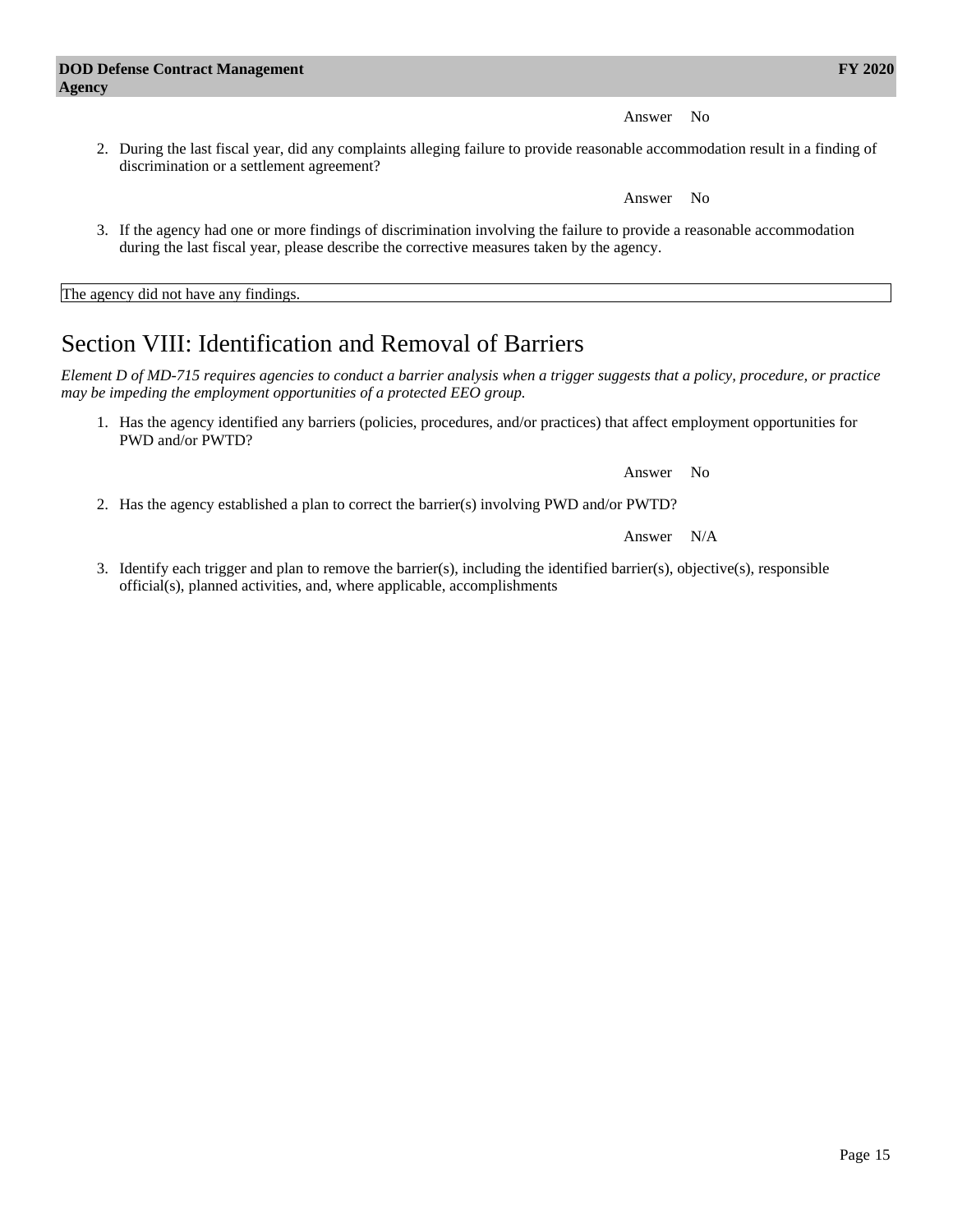| <b>Source of the Trigger:</b>                                                                                                                                     |                                                          | Workforce Data (if so identify the table)                                                     |                                                                             |                                     |                                             |                                                                                                                                                    |                         |                    |
|-------------------------------------------------------------------------------------------------------------------------------------------------------------------|----------------------------------------------------------|-----------------------------------------------------------------------------------------------|-----------------------------------------------------------------------------|-------------------------------------|---------------------------------------------|----------------------------------------------------------------------------------------------------------------------------------------------------|-------------------------|--------------------|
| <b>Specific Workforce Data</b><br>Table:                                                                                                                          |                                                          | Workforce Data Table - B1                                                                     |                                                                             |                                     |                                             |                                                                                                                                                    |                         |                    |
| <b>STATEMENT OF</b><br><b>CONDITION THAT WAS</b><br><b>A TRIGGER FOR A</b><br><b>POTENTIAL BARRIER:</b>                                                           |                                                          | PWTD are below the 2% goal at several grade levels (GS-4, GS-8, GS-12, NH-04, NK-03, and SES) |                                                                             |                                     |                                             |                                                                                                                                                    |                         |                    |
| Provide a brief narrative<br>describing the condition at<br>issue.                                                                                                |                                                          |                                                                                               |                                                                             |                                     |                                             |                                                                                                                                                    |                         |                    |
| How was the condition<br>recognized as a potential<br>barrier?                                                                                                    |                                                          |                                                                                               |                                                                             |                                     |                                             |                                                                                                                                                    |                         |                    |
| <b>STATEMENT OF</b>                                                                                                                                               |                                                          | <b>Barrier Group</b>                                                                          |                                                                             |                                     |                                             |                                                                                                                                                    |                         |                    |
| <b>BARRIER GROUPS:</b>                                                                                                                                            |                                                          | People with Disabilities<br>People with Disabilities                                          |                                                                             |                                     |                                             |                                                                                                                                                    |                         |                    |
|                                                                                                                                                                   |                                                          | People with Disabilities                                                                      |                                                                             |                                     |                                             |                                                                                                                                                    |                         |                    |
| <b>Barrier Analysis Process</b><br>Completed?:                                                                                                                    |                                                          | $\mathbf Y$                                                                                   |                                                                             |                                     |                                             |                                                                                                                                                    |                         |                    |
| <b>Barrier(s)</b> Identified?:                                                                                                                                    |                                                          | Y                                                                                             |                                                                             |                                     |                                             |                                                                                                                                                    |                         |                    |
| <b>STATEMENT OF</b><br><b>IDENTIFIED BARRIER:</b>                                                                                                                 |                                                          |                                                                                               | <b>Barrier Name</b><br><b>Description of Policy, Procedure, or Practice</b> |                                     |                                             |                                                                                                                                                    |                         |                    |
| Provide a succinct statement<br>of the agency policy,<br>procedure<br>or practice that has been<br>determined to be the barrier<br>of the<br>undesired condition. |                                                          |                                                                                               |                                                                             |                                     |                                             |                                                                                                                                                    |                         |                    |
|                                                                                                                                                                   |                                                          |                                                                                               |                                                                             | Objective(s) and Dates for EEO Plan |                                             |                                                                                                                                                    |                         |                    |
| Date<br><b>Initiated</b>                                                                                                                                          | <b>Target Date</b>                                       | <b>Sufficient</b><br>Funding/<br><b>Staffing?</b>                                             | <b>Date</b><br><b>Modified</b>                                              | Date<br>Completed                   |                                             | <b>Objective Description</b>                                                                                                                       |                         |                    |
| 02/21/2019                                                                                                                                                        | 12/31/2019                                               | N <sub>0</sub>                                                                                |                                                                             |                                     |                                             | Pursuant to 29 CFR §1614.203, the agency is to<br>provide full funding to hire a permanent full-time<br>DPM to effectively administer the program. |                         |                    |
|                                                                                                                                                                   |                                                          |                                                                                               |                                                                             | <b>Responsible Official(s)</b>      |                                             |                                                                                                                                                    |                         |                    |
| <b>Title</b>                                                                                                                                                      |                                                          | <b>Name</b>                                                                                   |                                                                             | <b>Standards Address The Plan?</b>  |                                             |                                                                                                                                                    |                         |                    |
| Information Technology (IT) Director and<br>508 Compliance Manager                                                                                                |                                                          | Mr. Ray Coleman/Mr. Antonio Boston                                                            |                                                                             | Yes                                 |                                             |                                                                                                                                                    |                         |                    |
|                                                                                                                                                                   |                                                          |                                                                                               | <b>Planned Activities Toward Completion of Objective</b>                    |                                     |                                             |                                                                                                                                                    |                         |                    |
| <b>Target Date</b>                                                                                                                                                |                                                          |                                                                                               | <b>Planned Activities</b>                                                   |                                     | <b>Sufficient</b><br>Staffing &<br>Funding? |                                                                                                                                                    | <b>Modified</b><br>Date | Completion<br>Date |
| 03/15/2019                                                                                                                                                        |                                                          | Develop 508 Strategic Action Plan                                                             |                                                                             |                                     | Yes                                         |                                                                                                                                                    |                         |                    |
|                                                                                                                                                                   | 09/30/2019<br>Fund the program prior to the end of FY19. |                                                                                               |                                                                             | Yes                                 |                                             |                                                                                                                                                    |                         |                    |